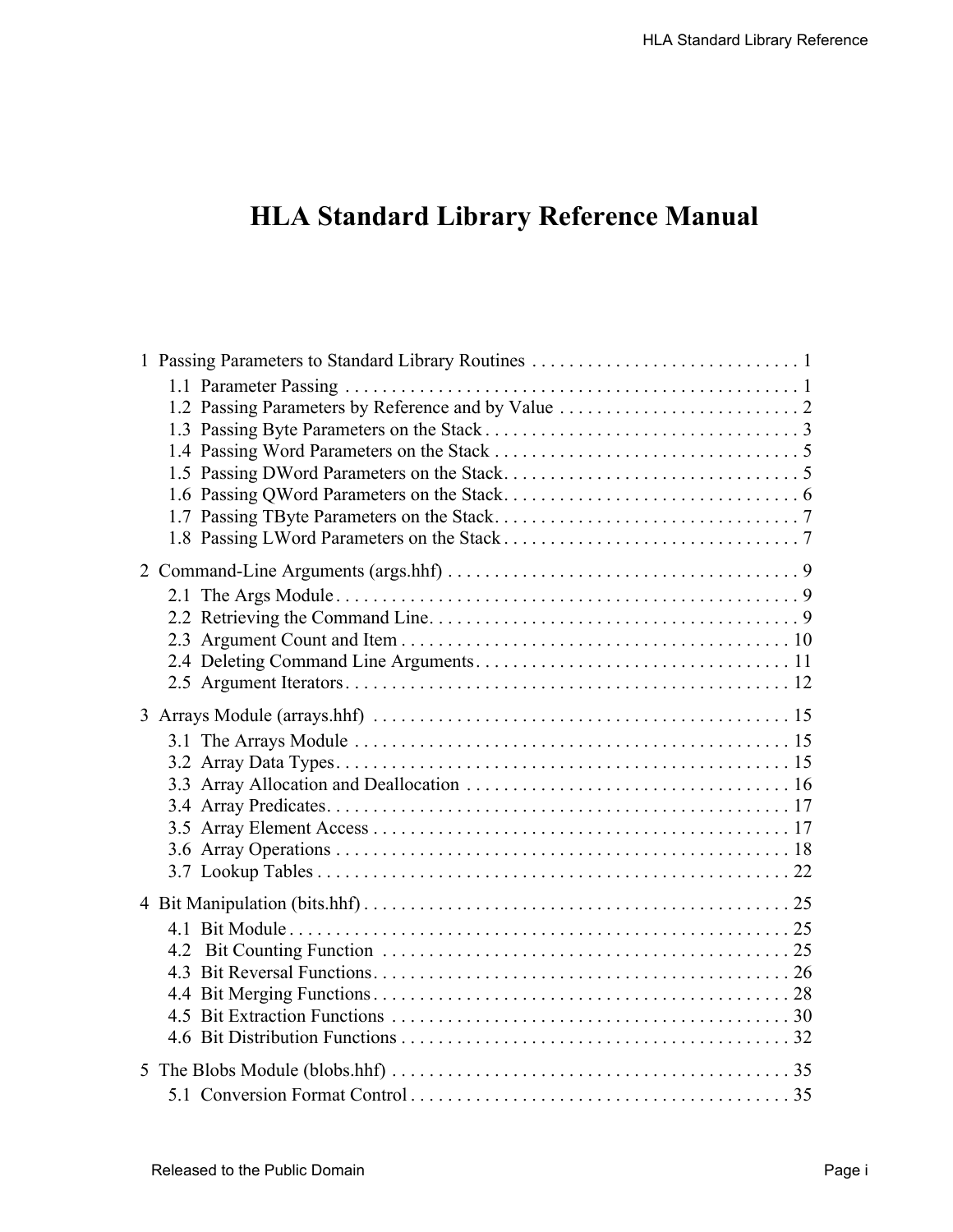| 8.3.3.1 Fixed Length Hexadecimal Numeric to Buffer Conversions 101    |  |
|-----------------------------------------------------------------------|--|
| 8.3.3.2 Variable Length Hexadecimal Numeric to Buffer Conversions 108 |  |
| 8.3.4 Hexadecimal Numeric to String Conversions 115                   |  |
| 8.3.4.1 Fixed-Length Numeric to Hexadecimal String Conversions. 115   |  |
| 8.3.4.2 Variable-Length Numeric to Hexadecimal String Conversions 130 |  |
|                                                                       |  |
| 8.3.6 Hexadecimal String to Numeric Conversions  151                  |  |
|                                                                       |  |
|                                                                       |  |
|                                                                       |  |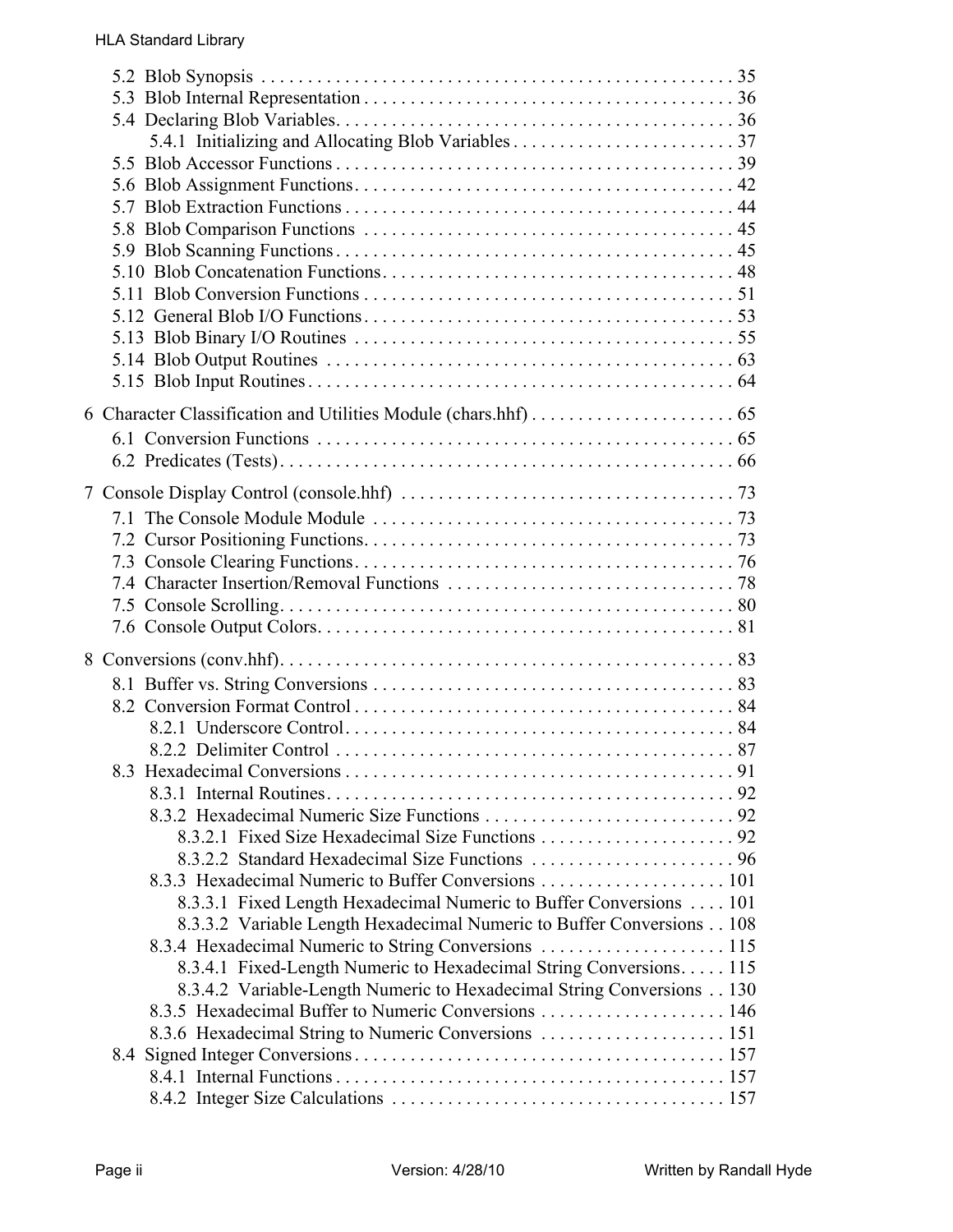| 8.4.5 Signed Integer String to Numeric Conversions  182                  |  |
|--------------------------------------------------------------------------|--|
|                                                                          |  |
|                                                                          |  |
|                                                                          |  |
| 8.5.3 Unsigned Integer Numeric to Buffer Conversions 197                 |  |
| 8.5.4 Unsigned Integer Numeric to String Conversions 203                 |  |
|                                                                          |  |
|                                                                          |  |
|                                                                          |  |
| 8.6.2 Floating Point Numeric to Buffer Conversions, Exponential Form 230 |  |
| 8.6.3 Floating Point Numeric to String Conversions, Exponential Form 232 |  |
| 8.6.4 Floating Point Numeric to Character Conversions, Decimal Form 236  |  |
| 8.6.5 Floating-Point Numeric to String Conversions, Decimal Form 240     |  |
| 8.6.6 Floating Point String/Buffer to Numeric Conversions 244            |  |
|                                                                          |  |
|                                                                          |  |
|                                                                          |  |
|                                                                          |  |
|                                                                          |  |
|                                                                          |  |
|                                                                          |  |
|                                                                          |  |
|                                                                          |  |
|                                                                          |  |
|                                                                          |  |
|                                                                          |  |
|                                                                          |  |
|                                                                          |  |
|                                                                          |  |
|                                                                          |  |
|                                                                          |  |
|                                                                          |  |
|                                                                          |  |
|                                                                          |  |
|                                                                          |  |
|                                                                          |  |
|                                                                          |  |
|                                                                          |  |
|                                                                          |  |
|                                                                          |  |
| 12.1 The Env Module                                                      |  |
|                                                                          |  |
|                                                                          |  |
|                                                                          |  |
|                                                                          |  |
|                                                                          |  |
|                                                                          |  |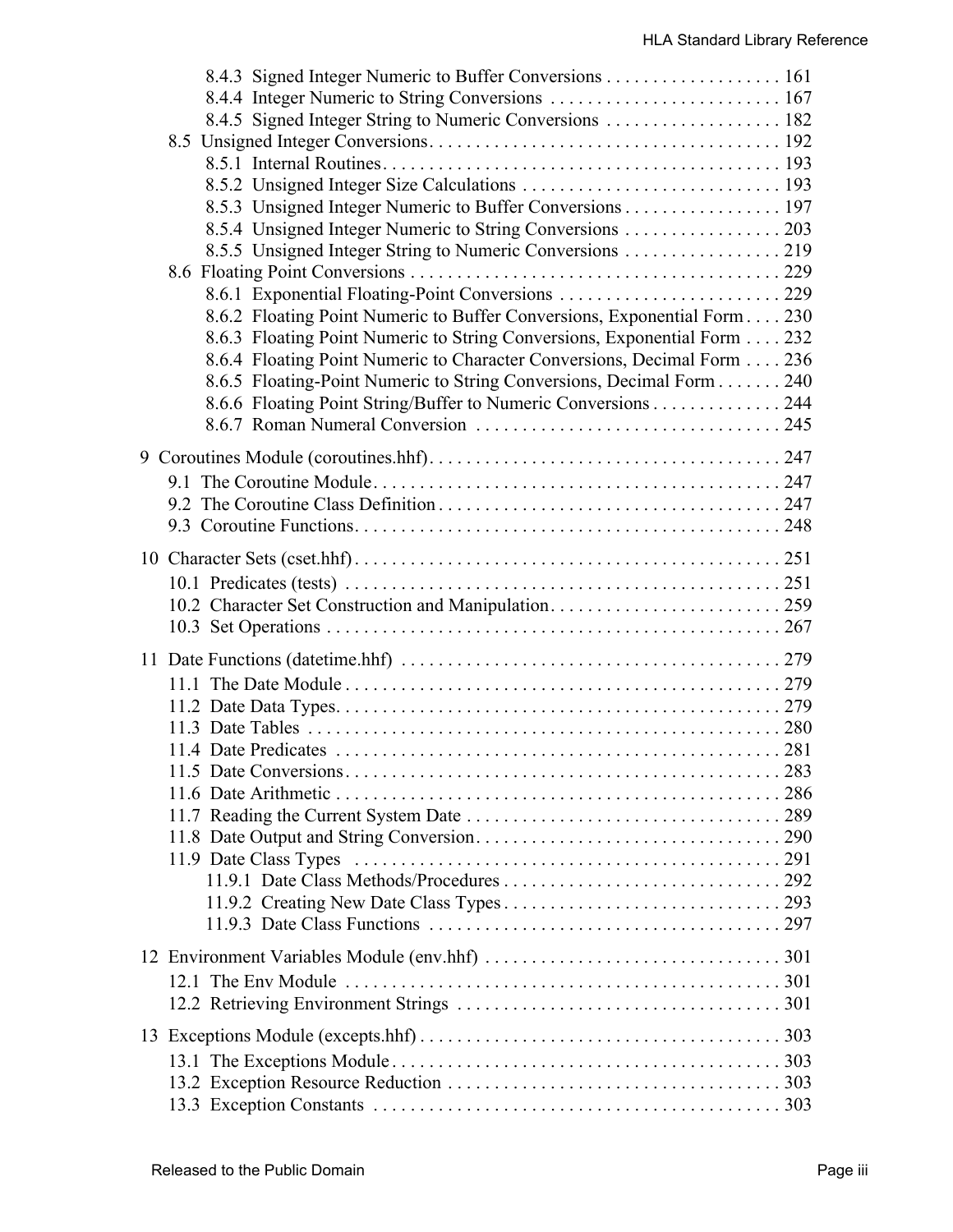| 14.11 Floating-Point Numeric Output Using Scientific Notation 329 |     |
|-------------------------------------------------------------------|-----|
| 14.12 Floating-Point Numeric Output Using Decimal Notation 330    |     |
|                                                                   |     |
|                                                                   |     |
|                                                                   |     |
|                                                                   |     |
|                                                                   |     |
|                                                                   |     |
|                                                                   |     |
|                                                                   |     |
|                                                                   |     |
|                                                                   |     |
|                                                                   |     |
|                                                                   |     |
| 15.3.2 Character, String, and Character Set Output Routines 358   |     |
|                                                                   |     |
|                                                                   | 402 |
|                                                                   |     |
| 15.3.6.1 Real Output Using Scientific Notation  416               |     |
|                                                                   |     |
|                                                                   |     |
|                                                                   |     |
|                                                                   |     |
|                                                                   |     |
|                                                                   |     |
|                                                                   |     |
|                                                                   |     |
|                                                                   |     |
|                                                                   |     |
|                                                                   |     |
|                                                                   |     |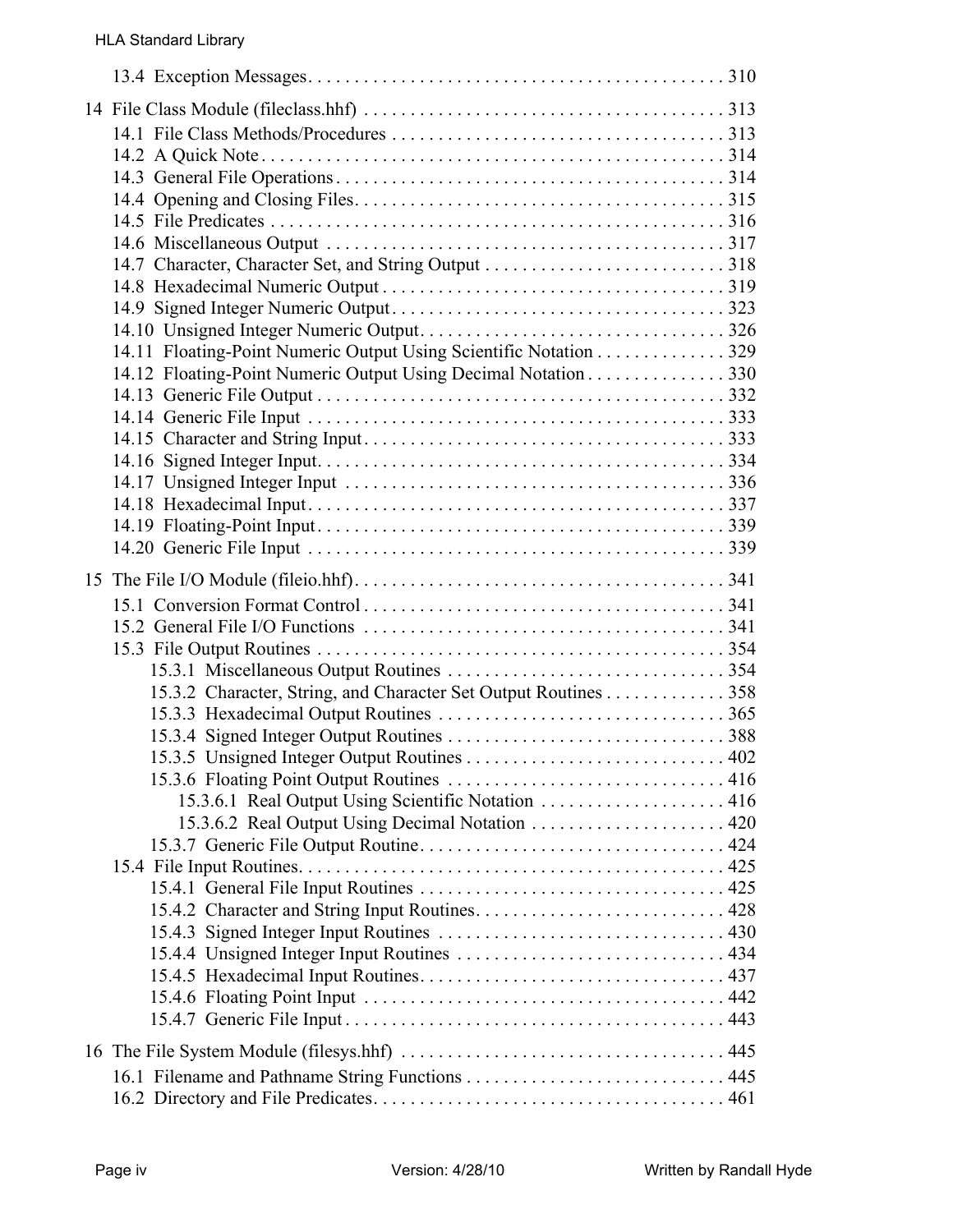| 20.5 Transcendental, Logarithmic, and Other Floating-Point Operations. 520 |  |
|----------------------------------------------------------------------------|--|
|                                                                            |  |
|                                                                            |  |
|                                                                            |  |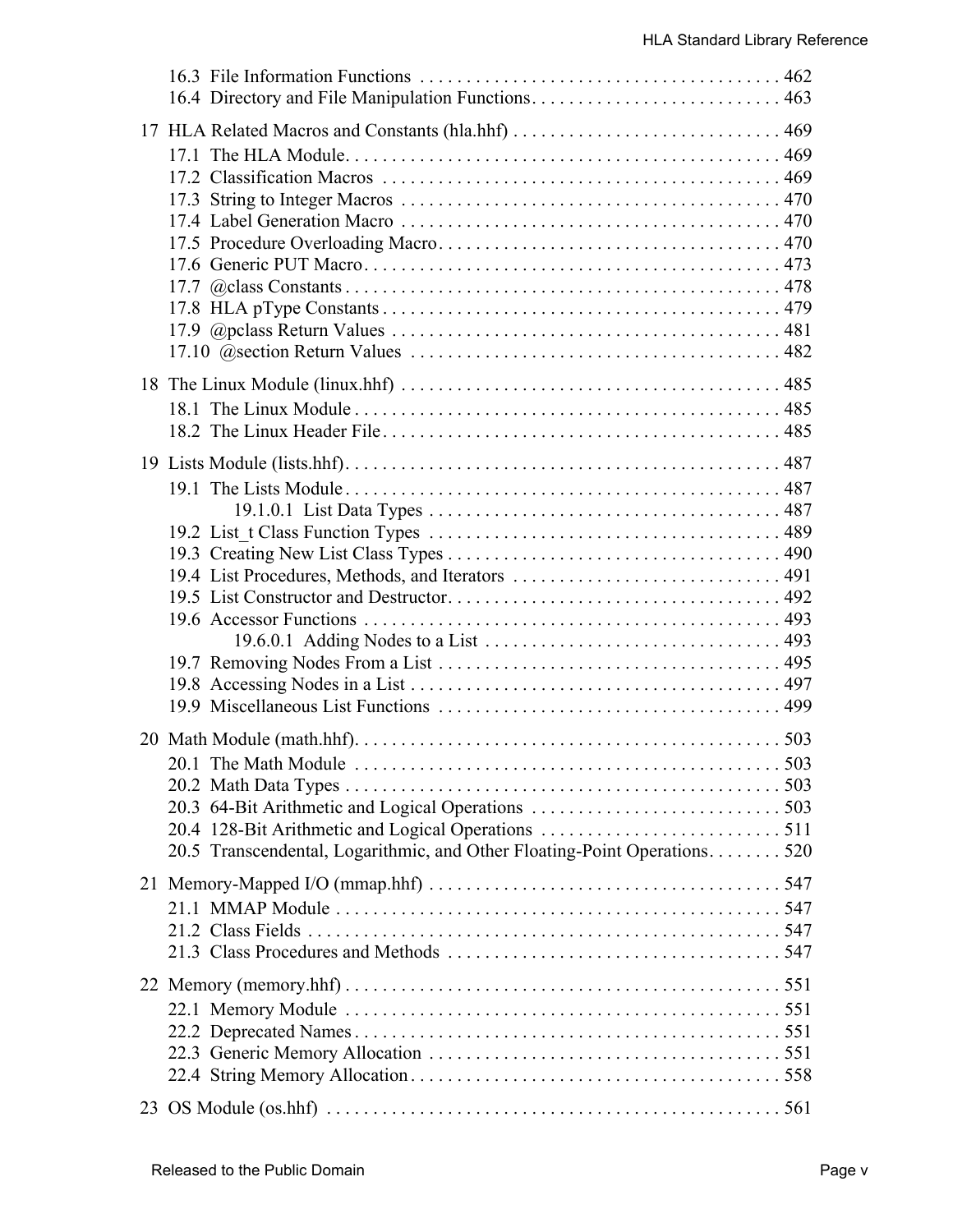| 24.4 Register and Stack Usage in Pattern Matching Statements 568<br>24.9 Lazy / Eager Evaluation and Pattern Matching Performance 579 |  |
|---------------------------------------------------------------------------------------------------------------------------------------|--|
|                                                                                                                                       |  |
| 26.17 Floating-Point Numeric Output Using Scientific Notation 654<br>26.18 Floating-Point Numeric Output Using Decimal Notation 656   |  |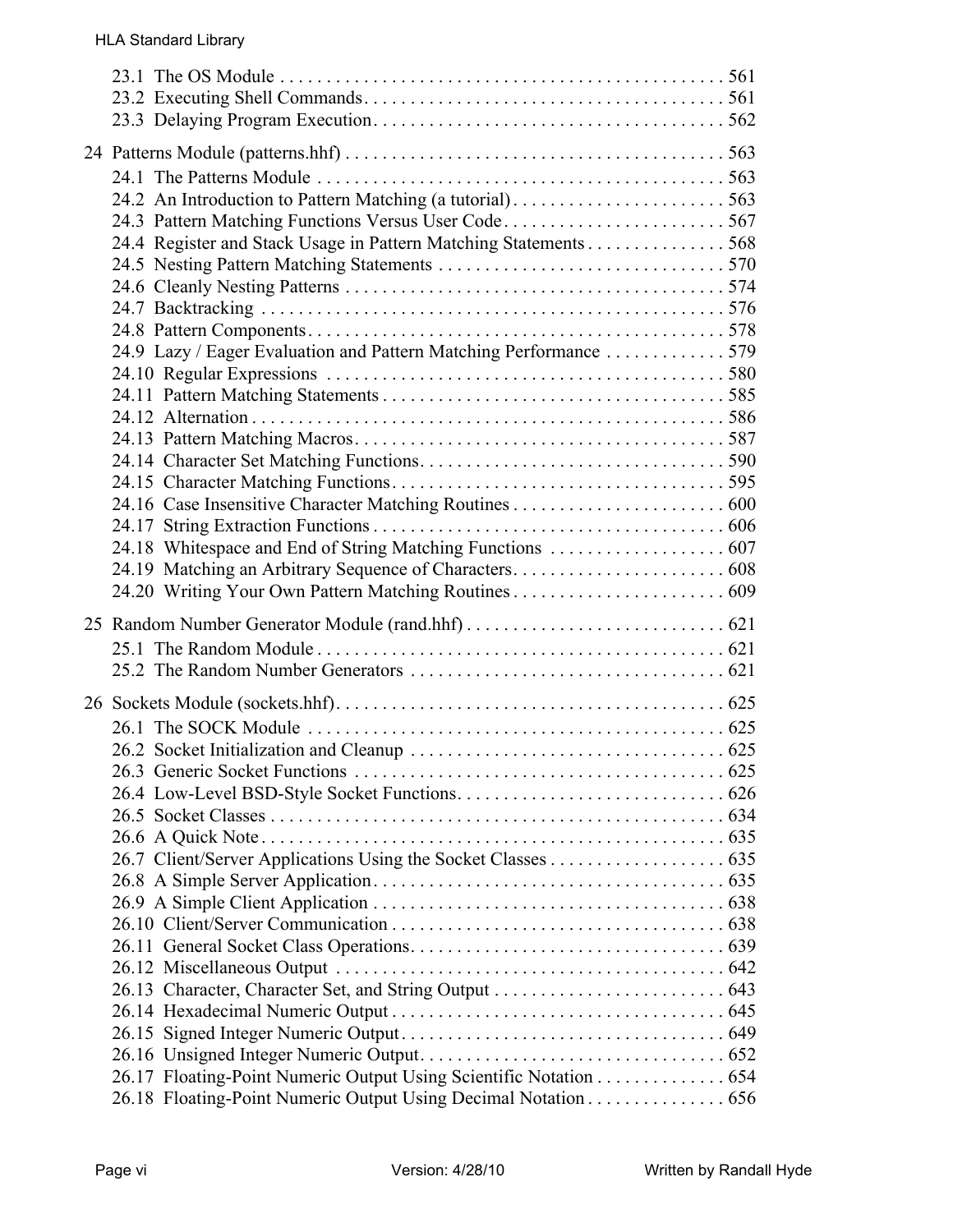| 29.6 Character, String, and Character Set Output Routines 752 |  |
|---------------------------------------------------------------|--|
|                                                               |  |
|                                                               |  |
|                                                               |  |
|                                                               |  |
|                                                               |  |
|                                                               |  |
|                                                               |  |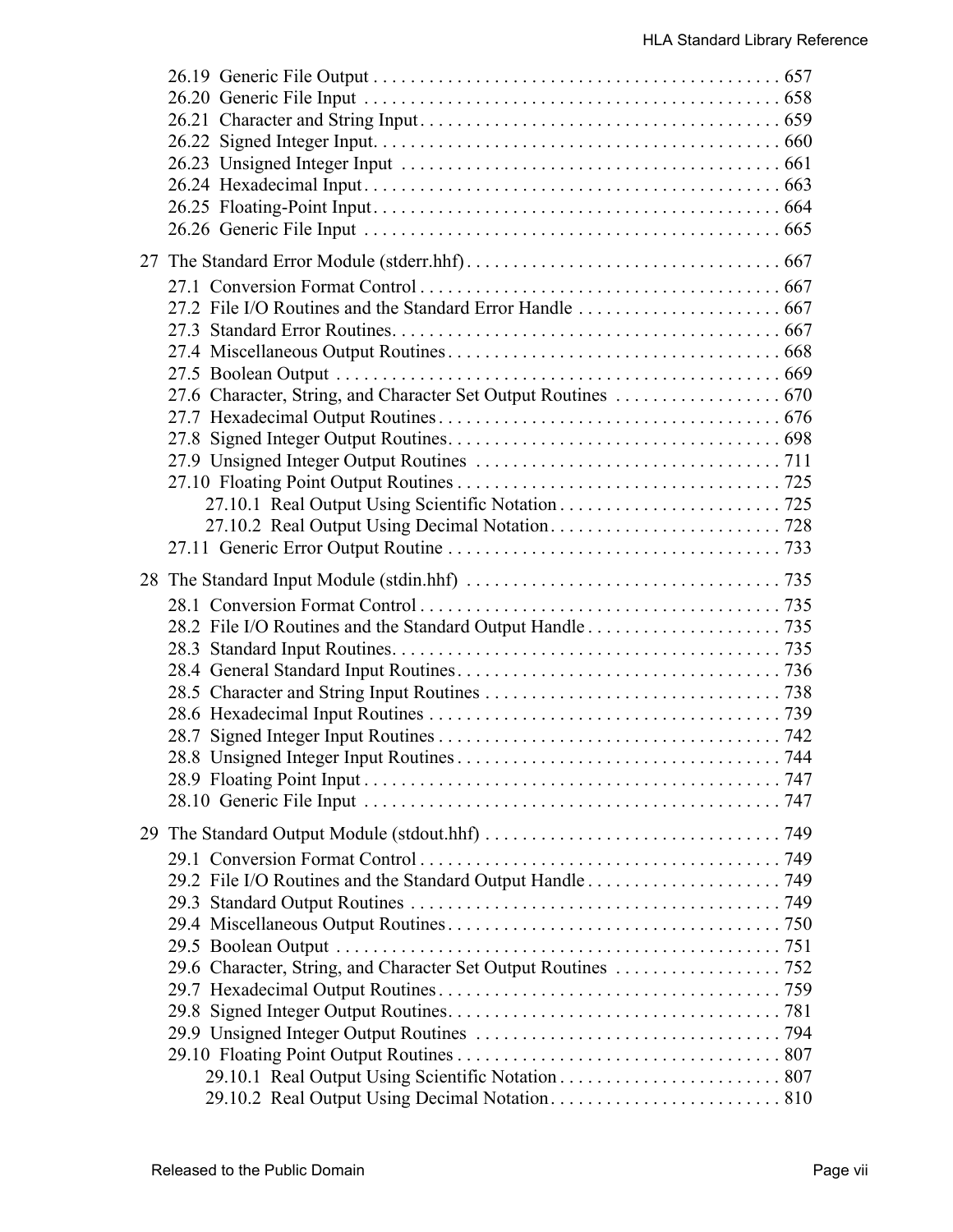| 30.4.4.14 stl.supportsForEach_c and supportsrForeach_c Traits  823 |
|--------------------------------------------------------------------|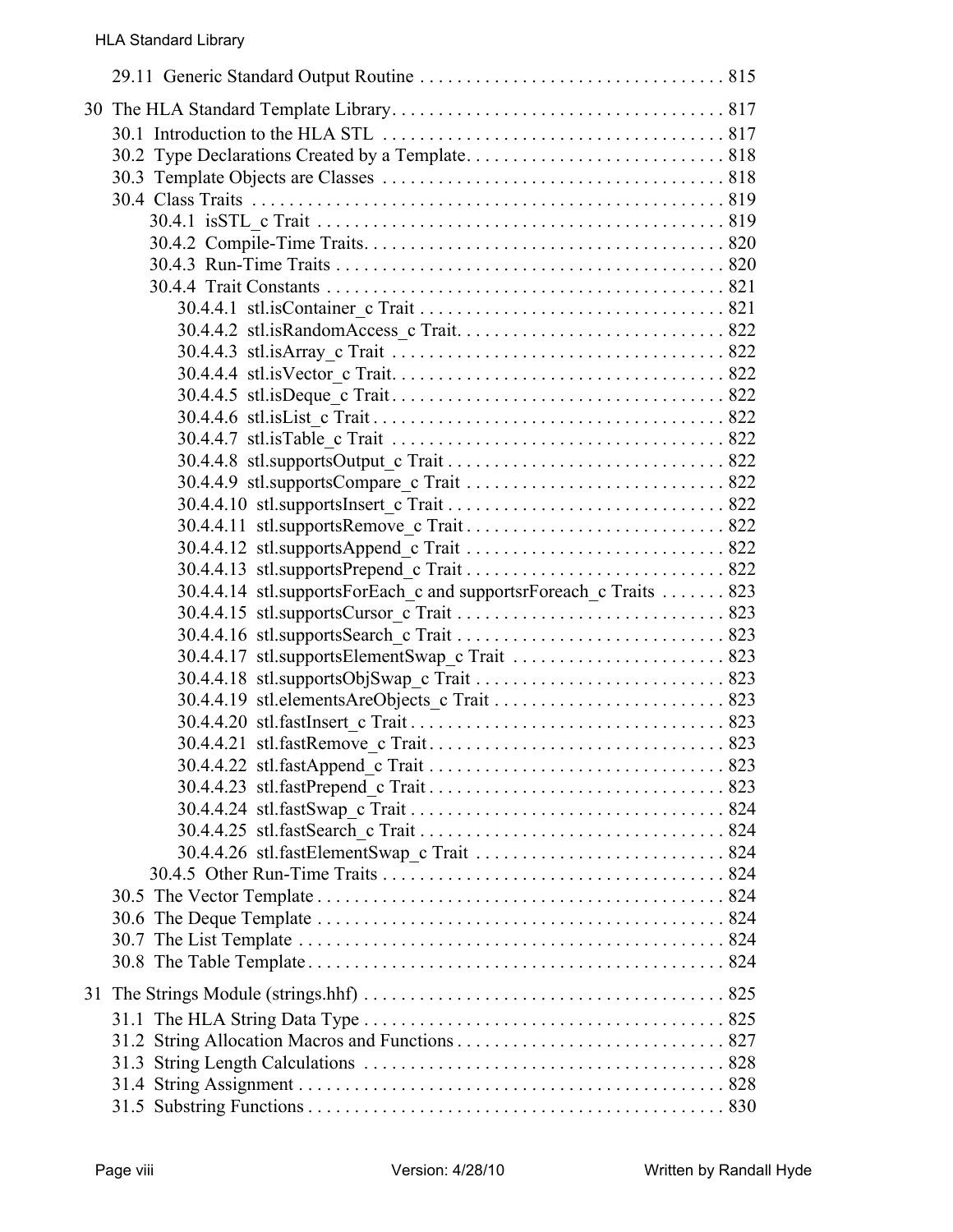| 31.14.2 Character, String, and Character Set Concatenation Routines 912 |  |
|-------------------------------------------------------------------------|--|
|                                                                         |  |
|                                                                         |  |
|                                                                         |  |
|                                                                         |  |
| 31.15.1 Real to String Output Using Scientific Notation 953             |  |
| 31.15.2 Real To String Output Using Decimal Notation. 955               |  |
|                                                                         |  |
|                                                                         |  |
|                                                                         |  |
|                                                                         |  |
|                                                                         |  |
|                                                                         |  |
|                                                                         |  |
|                                                                         |  |
|                                                                         |  |
|                                                                         |  |
|                                                                         |  |
|                                                                         |  |
|                                                                         |  |
|                                                                         |  |
|                                                                         |  |
|                                                                         |  |
|                                                                         |  |
|                                                                         |  |
|                                                                         |  |
|                                                                         |  |
|                                                                         |  |
|                                                                         |  |
|                                                                         |  |
|                                                                         |  |
|                                                                         |  |
|                                                                         |  |
|                                                                         |  |
|                                                                         |  |
|                                                                         |  |
|                                                                         |  |
|                                                                         |  |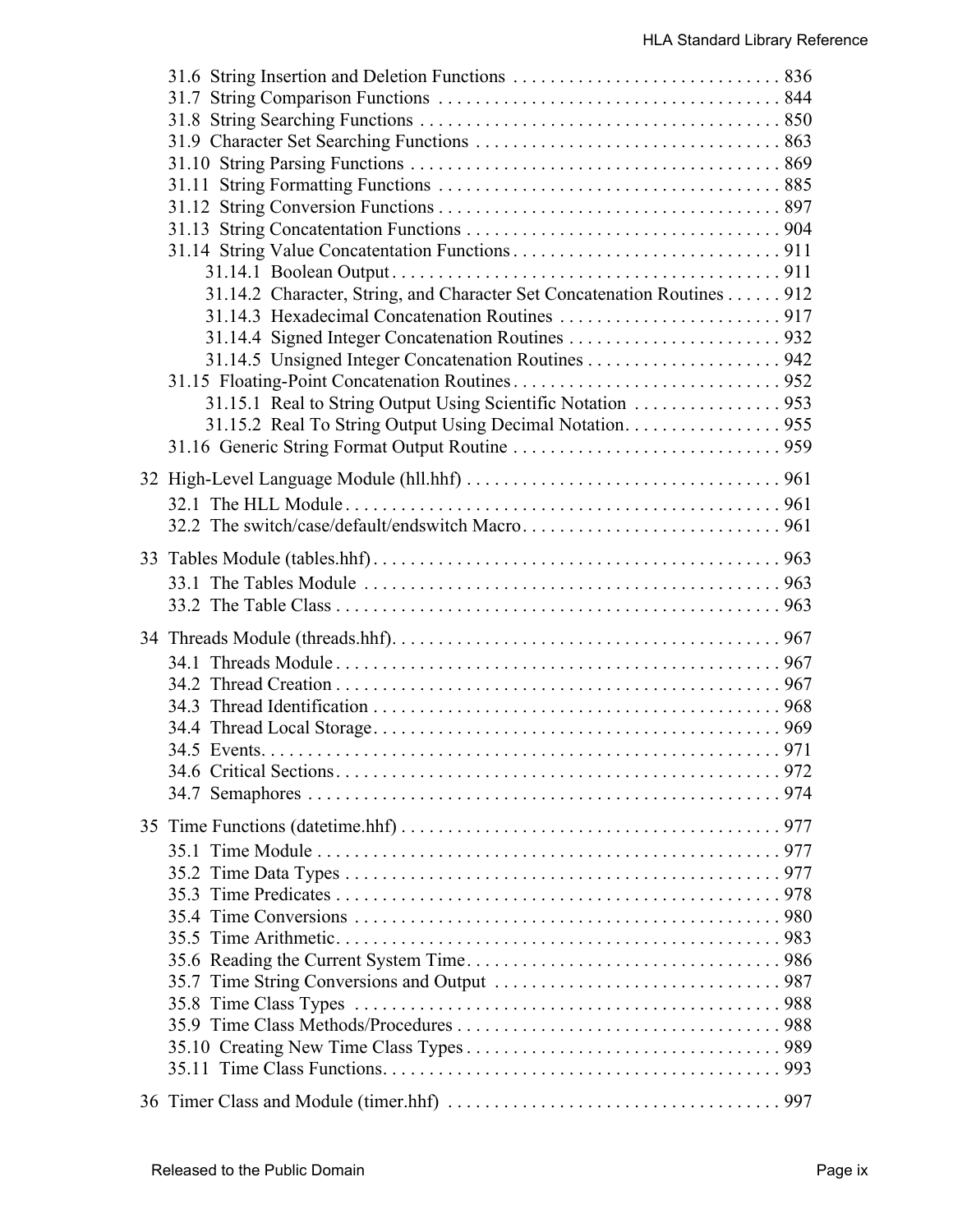| 38.2.19.3.1 wRadioSetButton1034   |  |
|-----------------------------------|--|
| 38.2.19.3.2 wRadioSetButtonLT1034 |  |
|                                   |  |
|                                   |  |
|                                   |  |
|                                   |  |